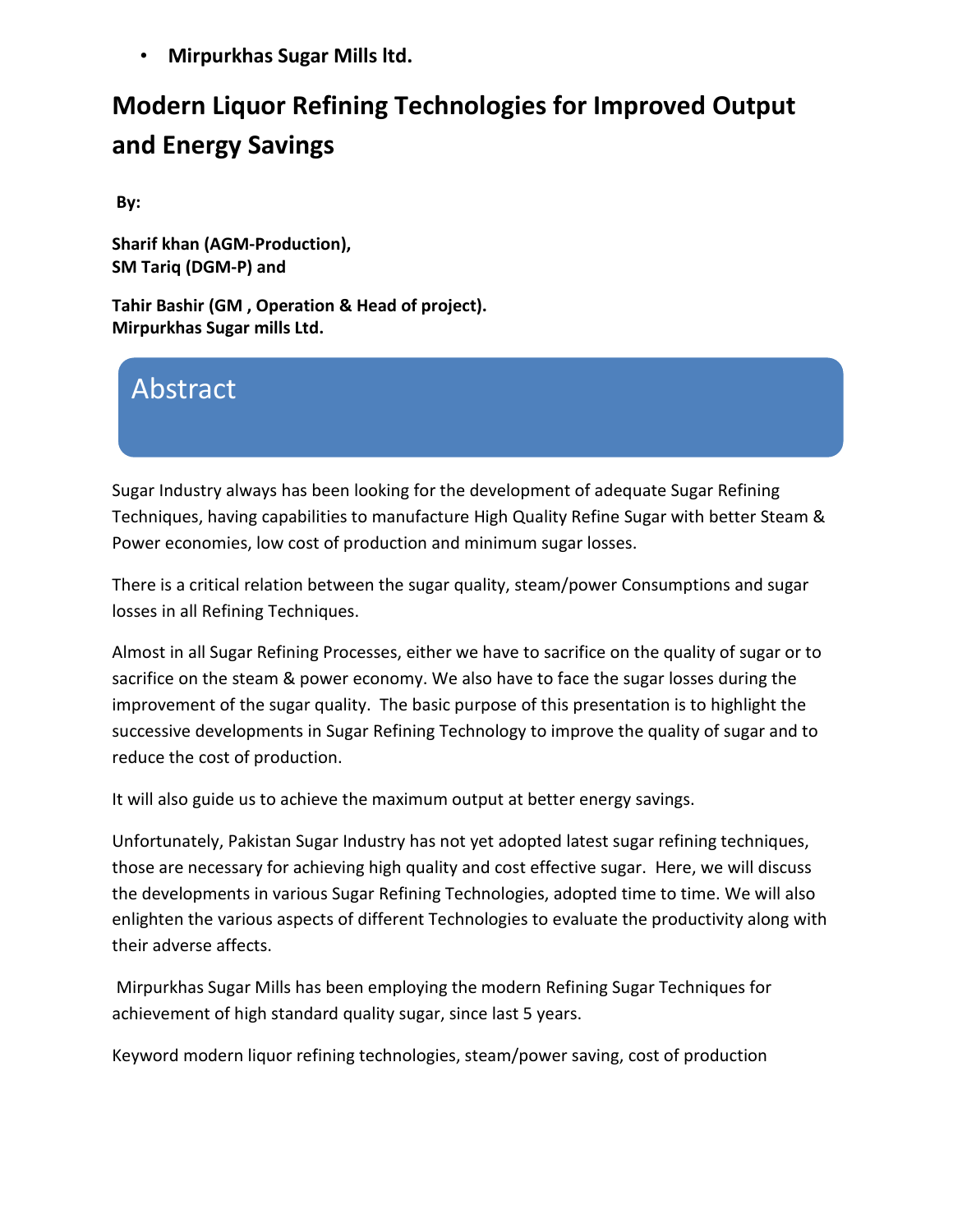## Continue

Before going to the advance Sugar Refining Technologies, let's have a bird eye view on the old Sugar Refining Techniques. It will help us to understand the benefits of new and advance Sugar Refining technologies.

# Process Description of Defecation Remelt Sulphitaion DRC.

- In early 70s, world was producing refine sugar through Remelt Defecation Sulphitation process. A brief out line of process is given below
- In Defecation Remelt Sulphitation Process, raw melt was treated with lime to increase pH of melt 7.3-7.5, and then it was treated with SO2 gas. PH of melt coming out from Sulphitation Tower was maintained at 6.2-6.3. After Filtration, melt was sent for pan boiling.



• **Process advantages / disadvantages of DRS Process** 

#### **Advantages**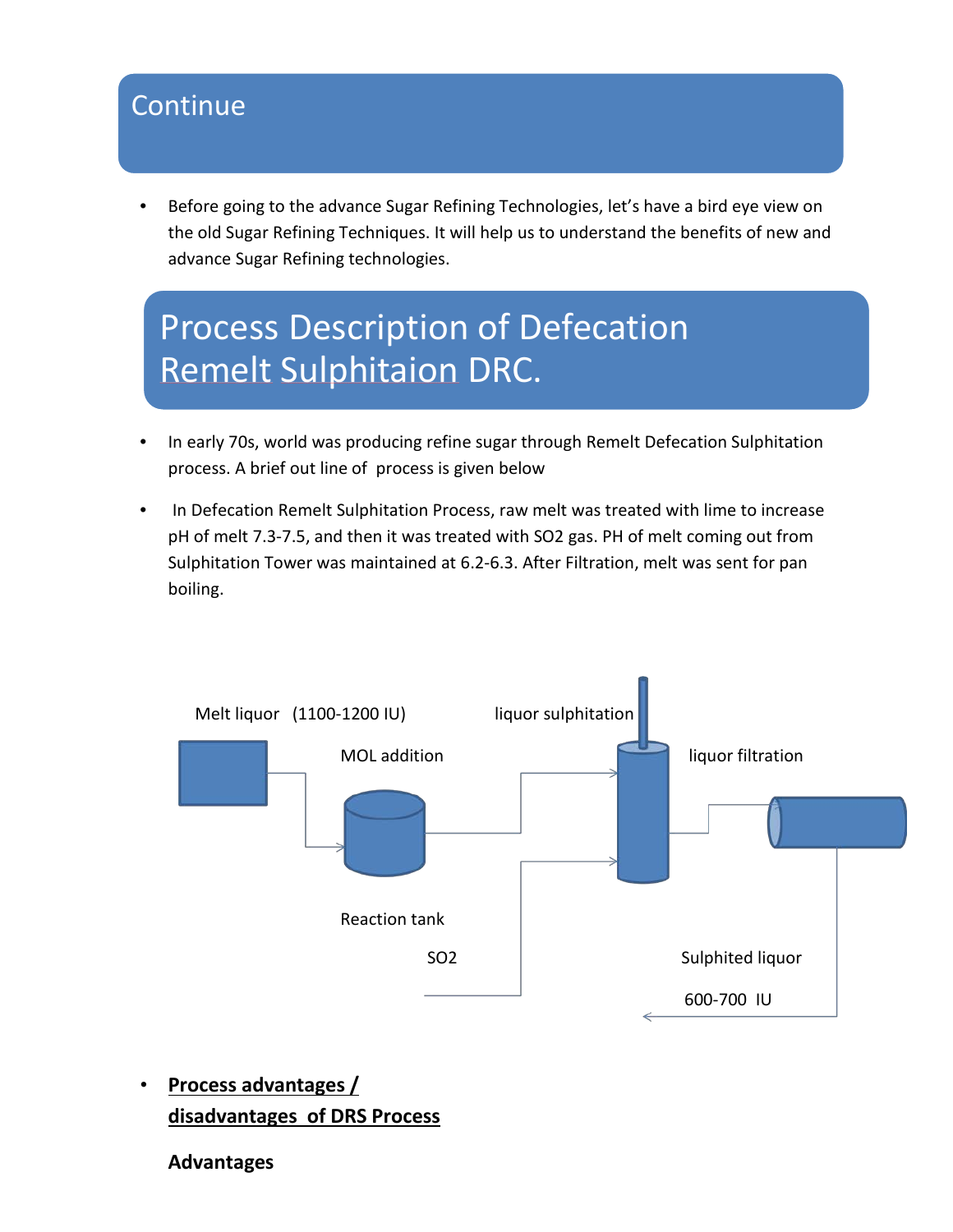- Easy processing
- Low Cost Refine Sugar production

#### • **Disadvantages**

- High sulphur contents in final product
- High color of sugar > 70-80 Icumsa
- Low stability of sugar quality

After few years, this process was converted into Remelt Carbonation Sulphitation Process (DRCS). Process flow and a brief out line of DRCS are shown below.



#### • **DRCS Process Description**

- $\triangleright$  Addition of CaO in melt liquor @ 55 brix to increase pH 10.5-11.0.
- $\triangleright$  1<sup>st</sup> Carbonation out –let liquor pH is 9.0-9.5.
- $\geqslant$  2<sup>nd</sup> carbonation out -let liquor pH 8.0-8.2.
- $\triangleright$  Filtration of carbonated Liquor and then sulphited to pH 6.4-6.6.
- $\triangleright$  The Sulphited liquor is filtered and sent to refinery pans as fine liquor.
- Major Drawbacks: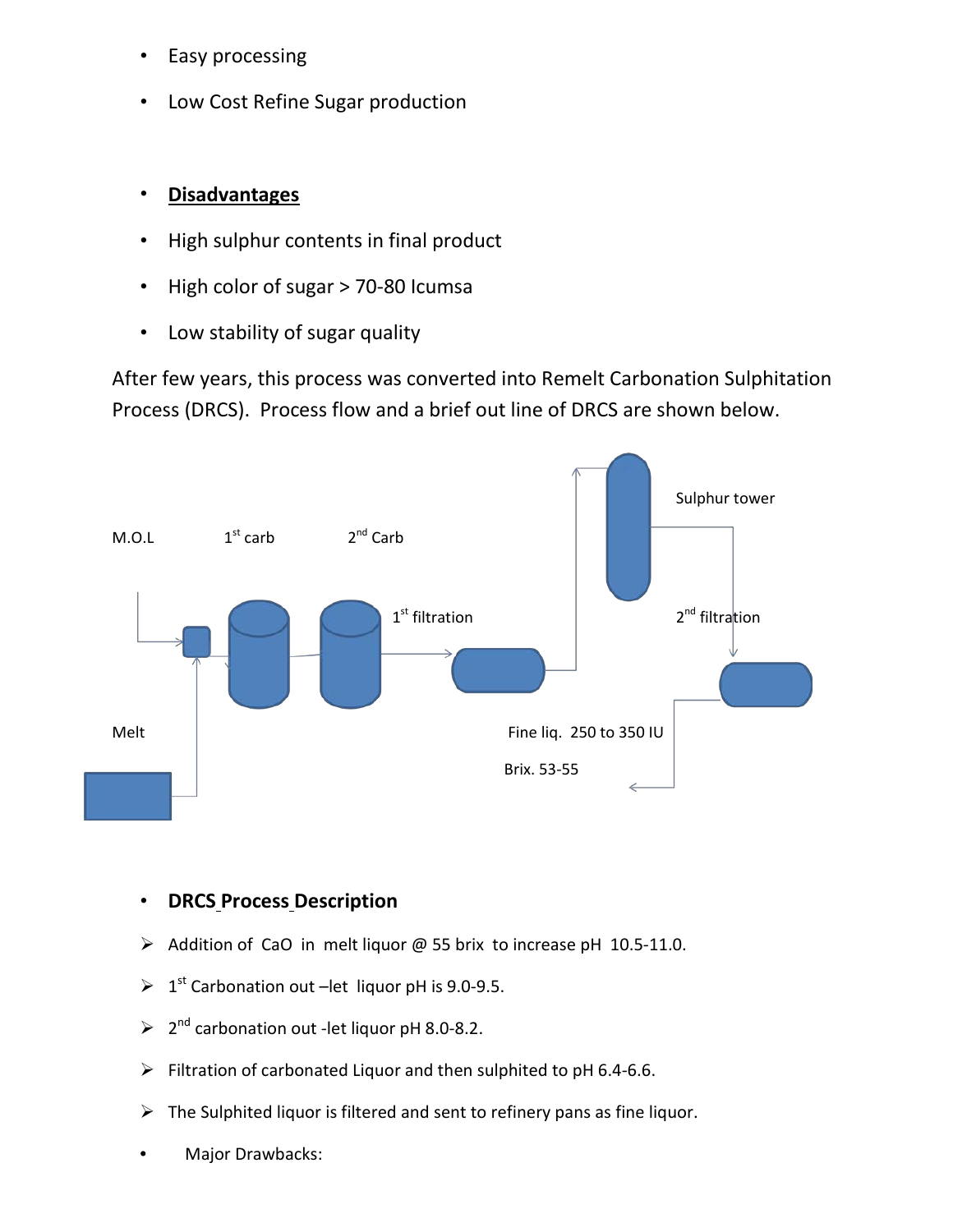- $\triangleright$  Due to the inefficient carbonation system, un-reacted lime remains in liquor which effects the quality of sugar and also creates filtration problems.
- $\triangleright$  Brix of raw liquor is maintained at 550 to avoid filtration problems.
- $\triangleright$  Low Brix of carbonated melt increases steam consumption at Pan station.

#### **Advantages**

- Acceptable color of sugar (< 50 IU of R1 )
- acceptable product stability

#### **Disadvantages**

- High sulphur contents in final product
- High steam Consumption
- High electric Power Consumptions.

#### **DRP (Defecation Remelt Phosphatation)**

• In order to solve the issue of conventional carbonation system, a new Sugar Refining Process named as DRP (Defecation Remelt Phosphatation) was introduced. A brief out line of this process is given below.

#### • **Description Of DRP Process**

 After heating of Raw melt to 85 C, Lime saccharate is added to increase its pH to 7.6 – 7.8. Heated Melt is sent to reaction tank after the addition of decolorizer and Phosphoric Acid @ recommended dose on melt solid. Then treated melt passes through aeration tank after the addition of floatation aid. Finally, it goes to Floatation Clarifier. Precipitate floats to the surface of clarifier and clear liquor liquidate from the bottom coils of clarifier.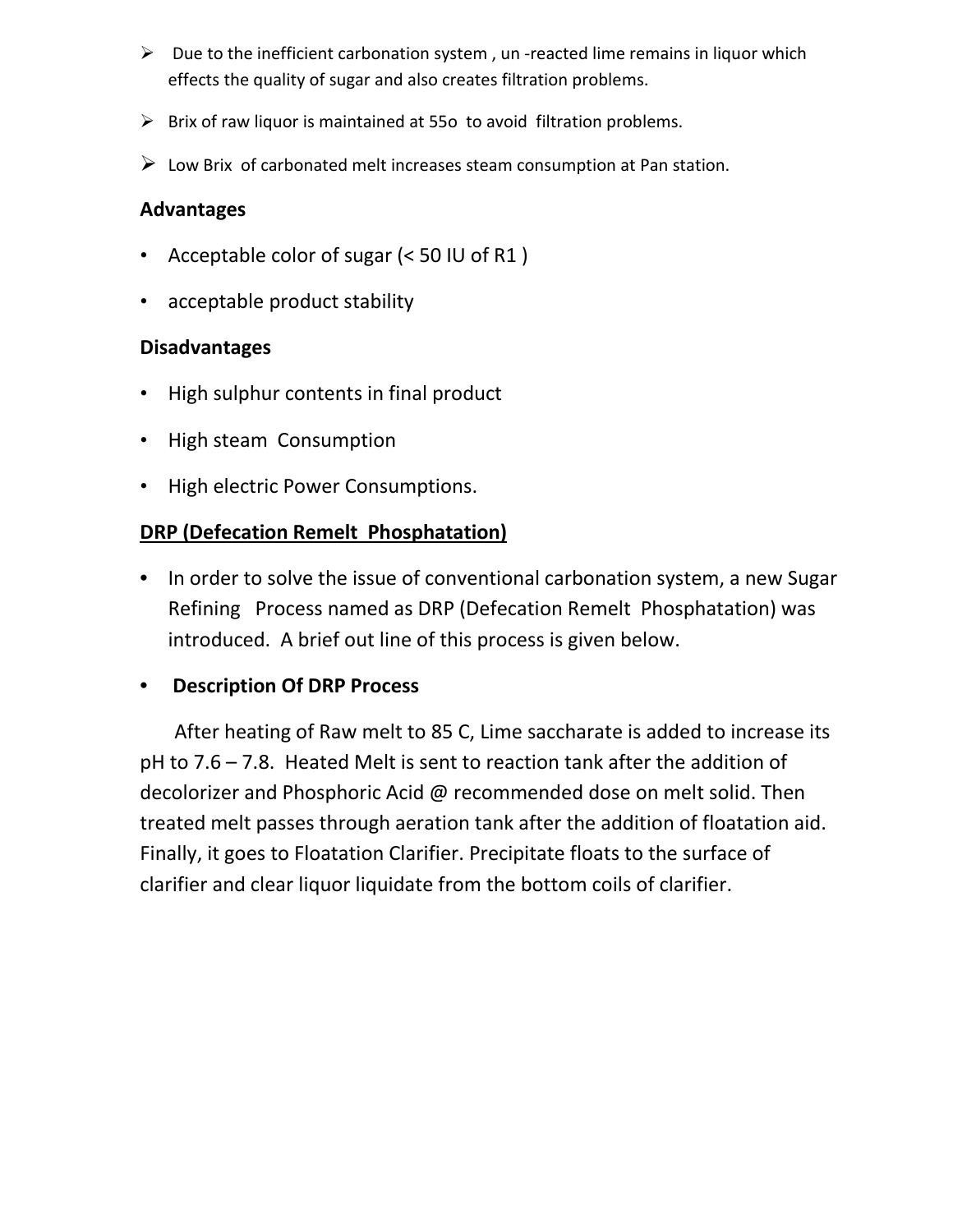• **Process flow of DRP** 



- **Process advantages /disadvantagesof DRP**
- **Advantages**
- Acceptable Sugar quality
- Low Power Consumption
- Low steam Consumption
- **Disadvantage**
- High cost of production due to addition of various chemicals. But DRP process is still cheaper if we compare it with Defecation Remelt Carbonation Sulphitation Process.
- **Modern, energy and cost effectivesugar refining technology**
- Now, we will discuss Modern Refine Sugar technology for the production of high quality sugar.

 At present, 02 process are in practice for the Production of High quality Sugar

1. Clarification of Melt through Carbonation and further declorozation with IER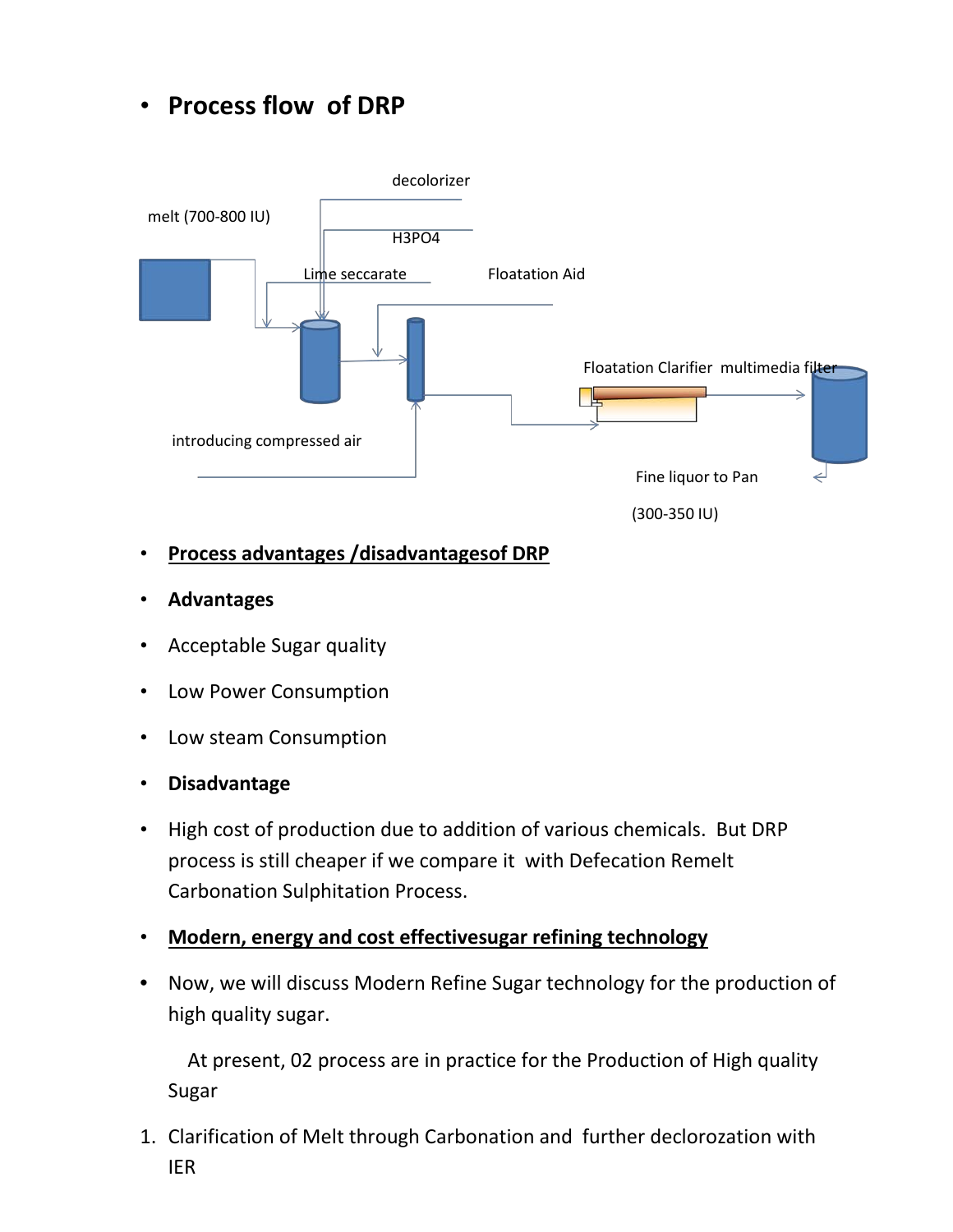2. Clarification of Melt through single stage Richter Tubes Carbonation reaction system and further decolorization with PAC (Powder Activated Carbon)



#### **Carbonation with IER process flow**

#### **IER selection**

#### **Decolorization with Ion Exchange Resins**

Ion exchange resins are strong base anionic type decolorizer used in the sugar industry . By nature , resins are quaternary amine functional groups. They are operated in the chloride form.

 IER composed of one or two types of polymeric material. Polystyrene are hydrophobic matrix and polyacrylic are hydrophilic. Some Refineries are using one type of resin, while others are usually using acrylic followed by styrenic for polishing. The acrylic resin removes large molecular weight colored compounds which tend to foul the styrenic resin, providing good protection to the polishing resin. Acrylic resins can be completely regenerated with sodium chloride solution even a dark regenerant effluents from styrenic resins can be used to regenerate acrylic resins.

Styrenic resins are more prone to fouling by organic compounds than acrylic resins and need occasional acid regeneration. Also, their decolorization capacity is higher than that of acrylic resins, but the color is not so efficiently removed during regeneration and capacity can drop rapidly if overloaded.

Styrenic resin types are favored when the inlet color is on the low *end and acrylic types when it is higher. Numerous plants today operate*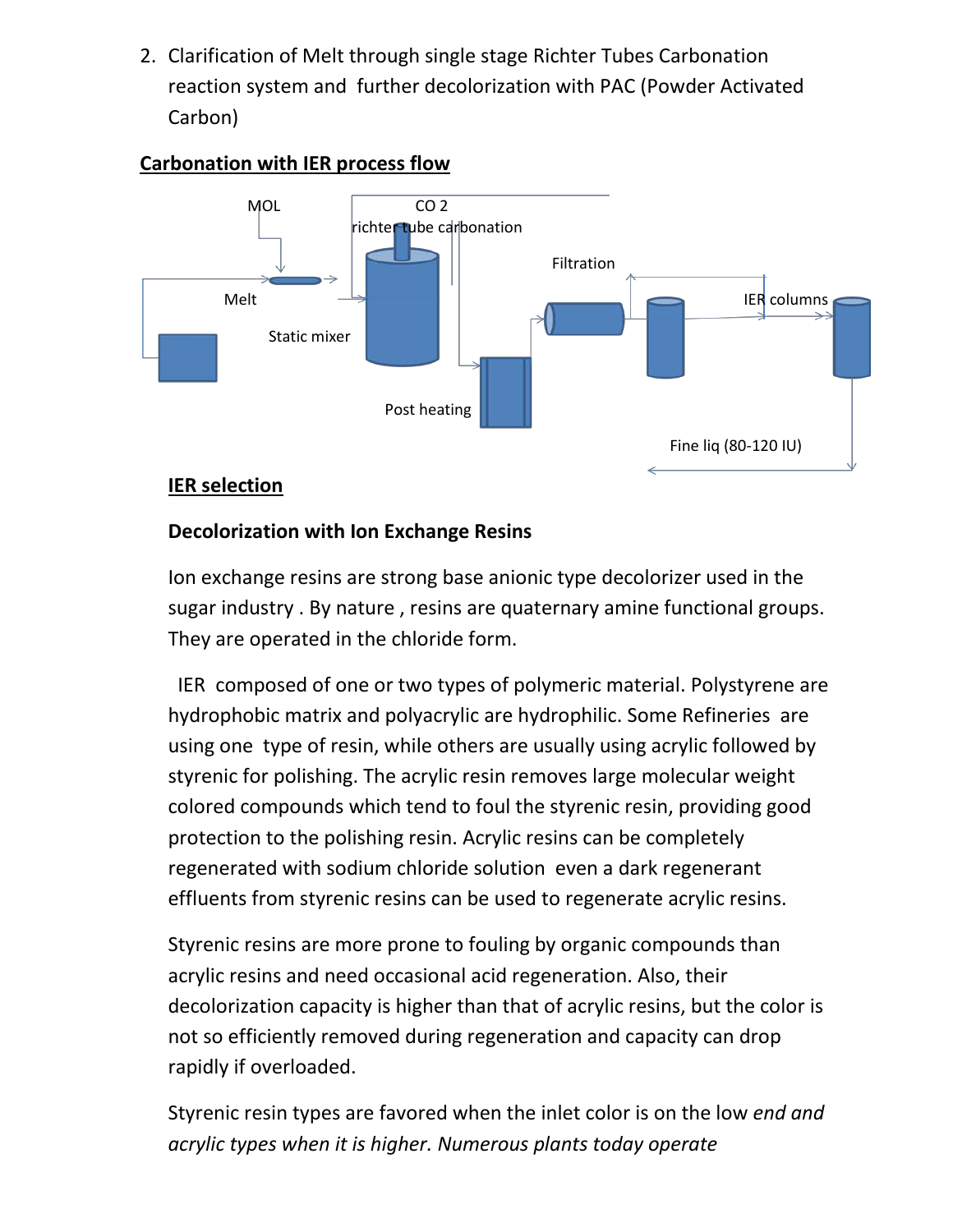with a combination of both types, which is advisable when the inlet feed color fluctuates

( ref. purolite)

• **Table 1:** compares the color removal efficiency of adsorbents for various color compounds. (ref. purolite)

| % of Component Removed by Adsorbent |        |                     |                    |  |  |  |  |  |  |
|-------------------------------------|--------|---------------------|--------------------|--|--|--|--|--|--|
| Components                          | Carbon | <b>Styrenic SBA</b> | <b>Acrylic SBA</b> |  |  |  |  |  |  |
| <b>Total Color</b>                  | 78     | 83                  | 65                 |  |  |  |  |  |  |
| Color > 20 kDa                      | 62     | 83                  | 55                 |  |  |  |  |  |  |
| <b>Phenolic Colorant</b>            | 70     | 50                  | 50                 |  |  |  |  |  |  |
| Polysaccharides                     | 20     | 30                  | 25                 |  |  |  |  |  |  |
| <b>Starch</b>                       | 16     | 15                  | 20                 |  |  |  |  |  |  |
| Dextran                             | 30     | 40                  | 10                 |  |  |  |  |  |  |

#### **Advantages/ disadvantages of Carbonation with IER Process**

- **Advantages**
- High color removal
- Good quality sugar (< 20 IU)
- Low operational cost
- **Disadvantages**
- High capital cost
- high regeneration time and typical regeneration process
- High rinse water requirements
- Sucrose Inversion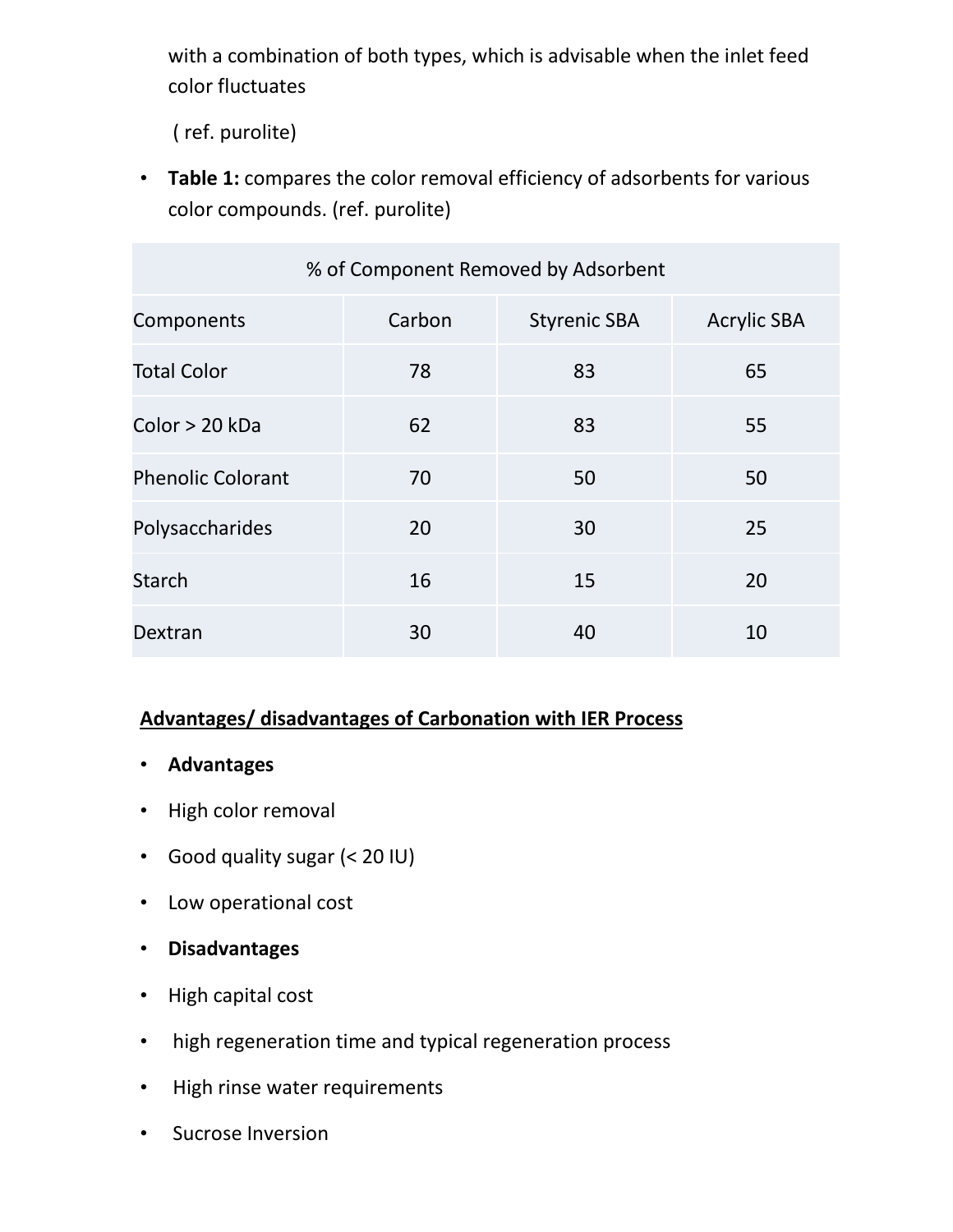Another Modern technique is "Melt clarification with single stage Richter tube carbonization reaction system followed by the application of high efficiency adsorbent (PAC) for further decolonization "

- **Melt clarification with Richter tube carbonation and further decolorization with PAC**
- Richter tubes Carbonation systems is suitable for high brix melt solution. Like conventional carbonation process ,Co2 gas is introduced in the reactor to mix with lime containing liquor. Many physico-chemical reactions take place. In the reactor, formation of calcium carbonate and some other precipitate occur.
- Richter Tube

The concept for such gassing tubes was determined many years ago, and has more recently applied to new and existing purification systems. In MSM three tubes are installed in a single gassing tank with slots cut into their undersides. Protruding through the slots are wiper arms which are slowly driven back and forth to prevent scaling encrustation (Figure 1). These tubes are aligned under a central circulation cylinder, so the fine gas bubbles are discharged and cause a natural uplift to the melt. This combination of tubes and cylinder create up to a 10 fold internal circulation and giving excellent gas utilization and a homogenous final liquor.

**Figure 1** 

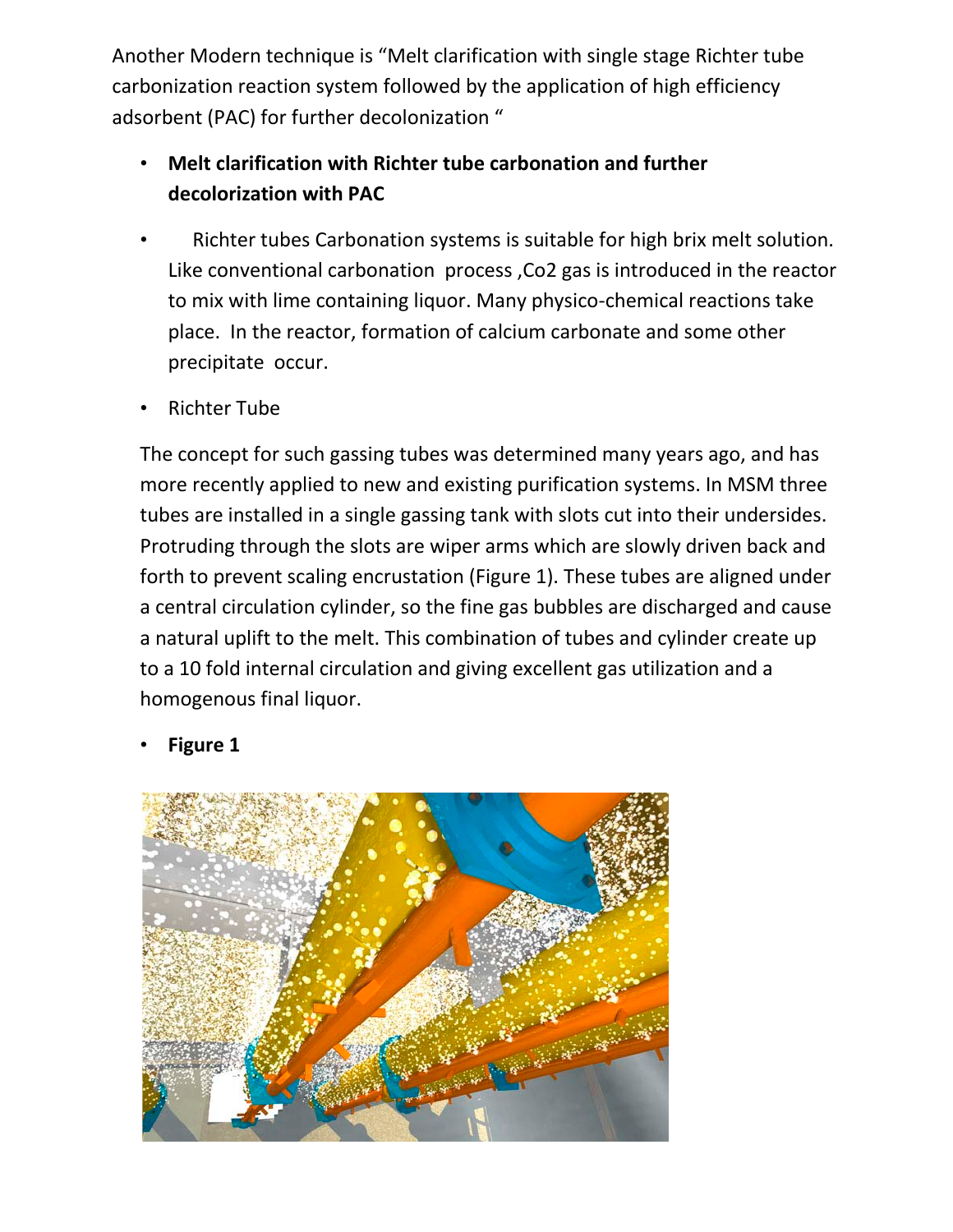#### **Process flow melts carbonation with PAC**



#### **Application PAC**

PAC is used in continue flow prior to Carbonation, but for best results added at or just after the Melt Station, with 10-20 minutes contact time till it reaches Carbonation, PAC is extremely efficient in decolorizing Sweetwater, permanently removing a significant portion of sweet water colour, thereby reducing melt liquor colour and achieving improved total process efficiency.

#### **Advantages of PAC**

- High flexible and easy application
- High capability for color removal
- Increase washing cycles
- Less sweet water generation
- high process capabilities, maintained CPK values as 1.35 though out the period.
- Cost effective as compared to other decolorizers
- Better quality of final product
- Improved filterability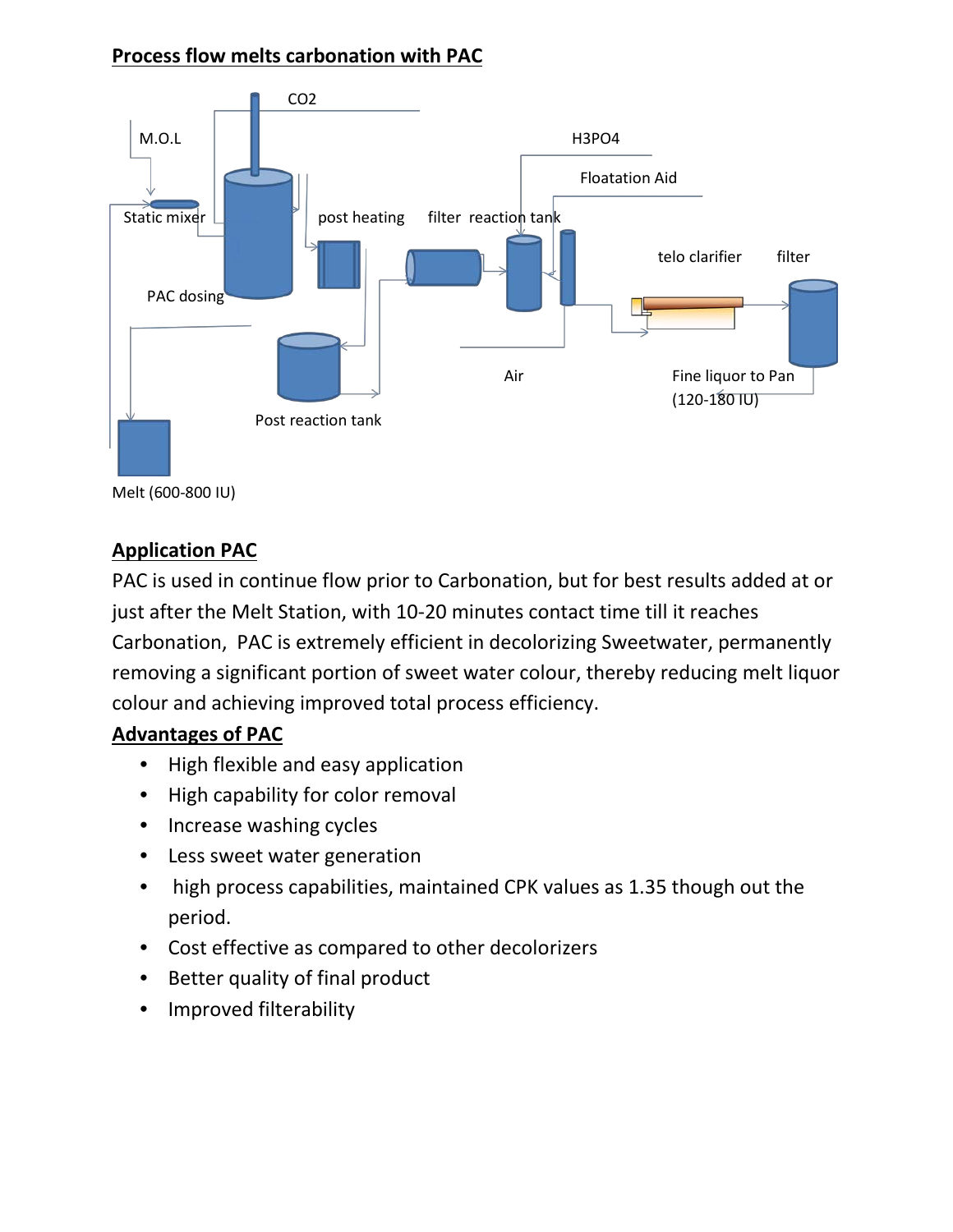#### **Results comparison**

|                    | <b>Average Color (m,a,u)</b>   |                                                               |             |  |  |  |  |  |  |
|--------------------|--------------------------------|---------------------------------------------------------------|-------------|--|--|--|--|--|--|
| <b>Particulars</b> | <b>DRC with phosfloatation</b> | <b>DRC with Phosfloatation and</b><br><b>PAC (50-100 ppm)</b> | % reduction |  |  |  |  |  |  |
| Fine Liquor        | 220                            | 180                                                           | 18.2        |  |  |  |  |  |  |
| R-1 Sugar          | 24                             | 20                                                            | 16.7        |  |  |  |  |  |  |
| R-2 Sugar          | 38                             | 33                                                            | 13.2        |  |  |  |  |  |  |
| R-3 Sugar          | 55                             | 48                                                            | 12.7        |  |  |  |  |  |  |

#### **Process capability**

- The IER with single stage Richter tube carbonation Process is valuable for the production of High quality refine Sugar but Melt Carbonation with Richter Tubes and then Treatment with activated Carbon is more feasible as this process is capable to produce good quality sugar ( < 20 Icumsa ) with better Steam Consumption , less Capital investment and low operational cost.
- Please see the results, cost and energy/steam comparison between different Process.

#### **Basic data for cost comparison**

- $\bullet$  Cane = 300 TCH
- Melt solid 38 T/h (12.6% Cane)
- Refine boiling at vapor-1
- Decolorizer and H3PO4 consumption 300-350 ppm ( for DRC process)
- Bagasse to steam ratio 1:2
- IER shelf life 5 season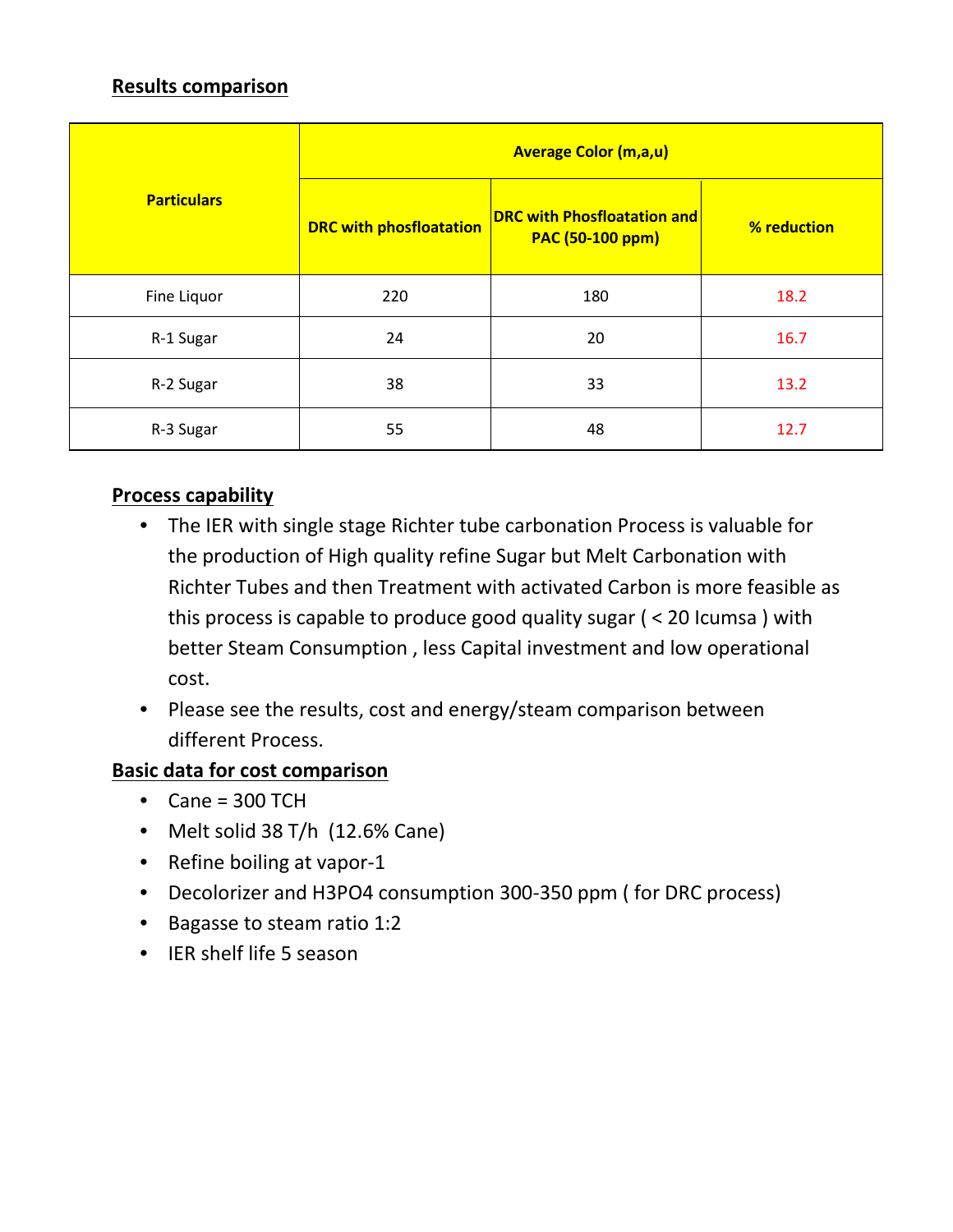**Per ton sugar Approx. cost comparison of deferent process based on chem consumption and energy requirements.** 

| <b>Process</b>                                                                                           | <b>Elect</b><br>cons.<br>/ton<br>sugar | Elect.<br><b>Consu</b><br>m,<br><b>KWH</b> | <b>Melt</b><br>brix | <b>Melt</b><br>qty | Extra<br>steam<br>/vapor<br>requir<br>$\frac{1}{2}$ ement Decol $H_3$ PO Sulph $\frac{1}{2}$ PAC IER<br>sugar | Chemical consumption R.S per ton of Sugar |                |                 |                |    |                                             |                               |                            |                                   |                                                         |                       |
|----------------------------------------------------------------------------------------------------------|----------------------------------------|--------------------------------------------|---------------------|--------------------|---------------------------------------------------------------------------------------------------------------|-------------------------------------------|----------------|-----------------|----------------|----|---------------------------------------------|-------------------------------|----------------------------|-----------------------------------|---------------------------------------------------------|-----------------------|
|                                                                                                          |                                        |                                            |                     |                    |                                                                                                               | /ton $ orizer $                           | $\overline{a}$ | ur              |                |    | <b>Regenr</b><br>ation<br>chem<br><b>Rs</b> | Float.<br>Aid,<br><b>Misc</b> | <b>Total</b><br>$ $ (chem) | steam<br><b>RS</b>                | Extra<br>elect/GrandColor<br>total of $R-$<br><b>RS</b> | $\mathbf 1$<br> Sugar |
| <b>DRP</b>                                                                                               | 2 kWH                                  | 58                                         | 65                  | 58                 |                                                                                                               | 170                                       | 36             | 0               | $\overline{0}$ |    |                                             | 5                             | 211                        |                                   |                                                         | 21130-40              |
| DRC-<br>with<br>phosfloat<br>ation and<br>PAC<br>(richter<br>tube<br>single<br>stage<br>carbonati<br>on) | 6.5 kWH                                | 200                                        | 63                  | 60                 | 0.048                                                                                                         | $\overline{0}$                            | 23             | 0               | 38             |    |                                             | $5 + 30$                      | 96                         | $45 +$<br>47                      |                                                         | 188 18 - 25           |
| <b>DRCS</b>                                                                                              | 7.5 kWH                                | 230                                        | 55                  | 70                 | 0.28                                                                                                          | 0                                         | $\overline{0}$ | 20 <sup>1</sup> | 0              |    |                                             | $0 + 30$                      | 50                         | $54 +$<br>285                     |                                                         | 38930-40              |
| DRC with $ _{6.5 \text{ kWh}} $<br><b>IER</b>                                                            |                                        | 200                                        | 63                  |                    | 60 0.048                                                                                                      |                                           |                |                 |                | 58 | 70 0                                        |                               |                            | $128 \overline{\smash)45+}$<br>47 |                                                         | 220 <20               |
| Bagasse price=2000 RS/ton                                                                                |                                        |                                            |                     |                    |                                                                                                               |                                           |                |                 |                |    |                                             |                               |                            |                                   |                                                         |                       |
| PAC consumption 100 ppm on Sugar                                                                         |                                        |                                            |                     |                    |                                                                                                               |                                           |                |                 |                |    |                                             |                               |                            |                                   |                                                         |                       |

### **Melt Concentration:**

• if we intend to concentrate fine liquor in some concentrator / Evaporator, We have to increase its pH to avoid the sugar loss at high temperature. Due to higher pH and Temperature of melt its color can be increased by 15-20 %.